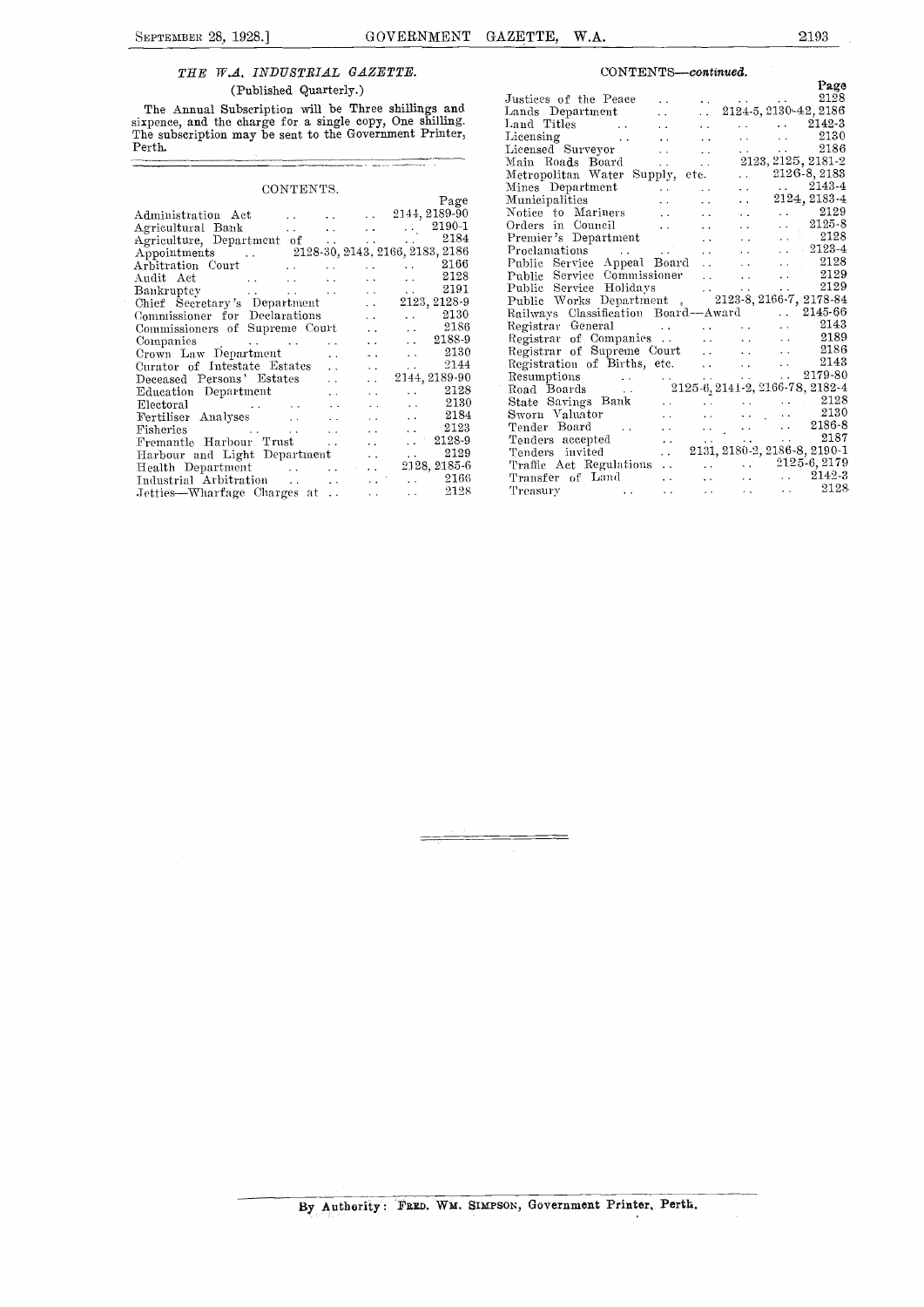

# Government Gazette

# PERTH, FRIDAY, 28 SEPTEMBER 1928 No. 46

© STATE OF WESTERN AUSTRALIA

## **CONTENTS**

Administration Act Agricultural Bank Agriculture, Department of Appointments Arbitration Court Audit Act Bankruptcy Chief Secretary's Department Commissioner for Declarations Commissioners of Supreme Court Companies Crown Law Department Curator of Intestate Estates Deceased Persons' Estates Education Department Electoral Fertiliser Analyses Fisheries Fremantle Harbour Trust Harbour and Light Department Health Department Industrial Arbitration Jetties—Wharfage Charges at Justices of the Peace Lands Department Land Titles Licensing Licensed Surveyor Main Roads Board Metropolitan Water Supply, etc. Mines Department Municipalities Notice to Mariners Orders in Council Premier's Department Proclamations Public Service Appeal Board Public Service Commissioner Public Service Holidays Public Works Department Railways Classification Board—Award